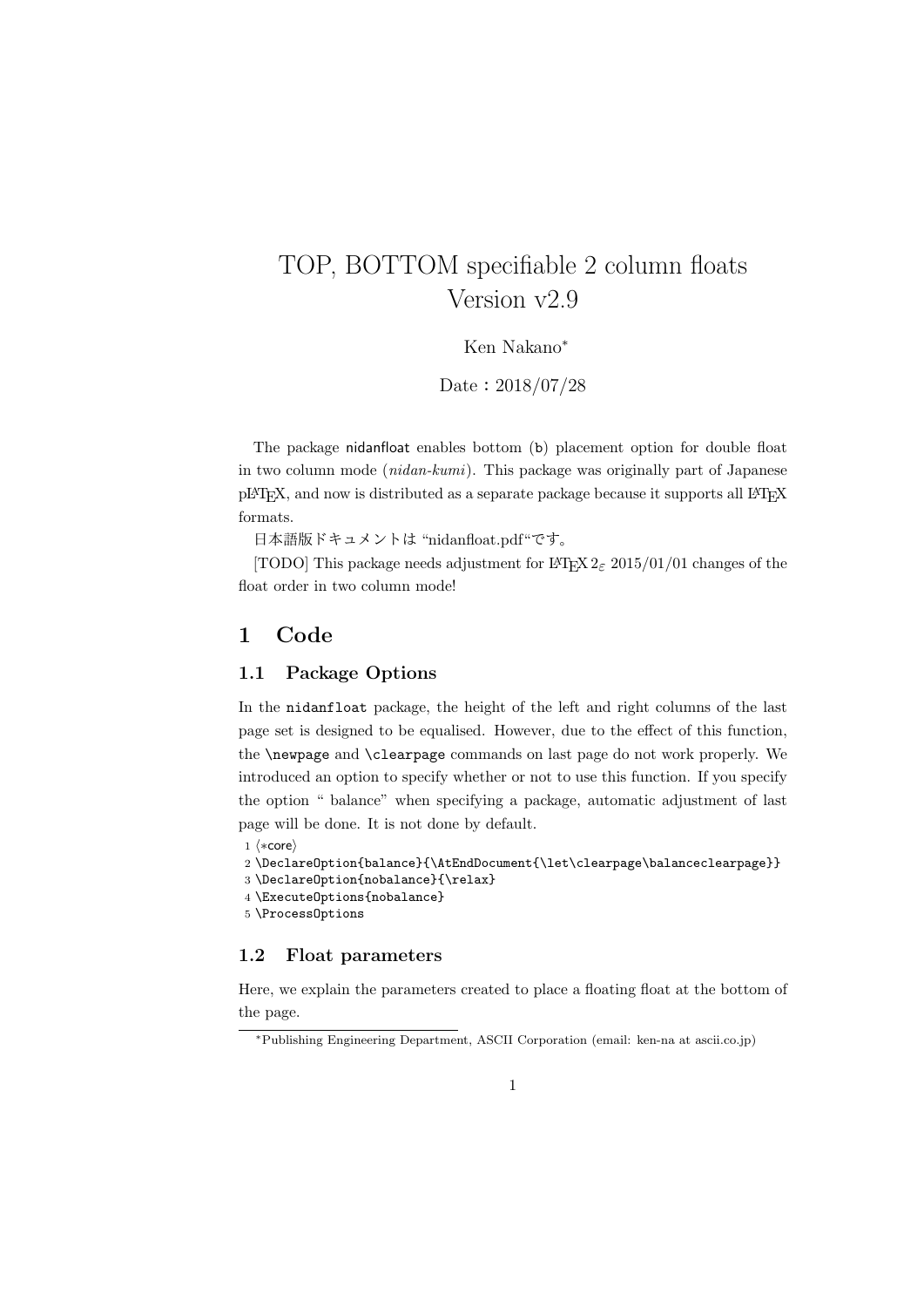| \dblbotfraction             | Percentage of a page that may be occupied by a two-column float. The default is<br>0.5, which means that it can occupy half of the page.<br>$6 \neq 6$ \newcommand\dblbotfraction{0.5}                                                                                                                                                                                                                                                                                                                                                                                |
|-----------------------------|-----------------------------------------------------------------------------------------------------------------------------------------------------------------------------------------------------------------------------------------------------------------------------------------------------------------------------------------------------------------------------------------------------------------------------------------------------------------------------------------------------------------------------------------------------------------------|
| \c@dblbotnumber             | Number of two-column floats that can be placed at the bottom of the page. By<br>default this is set to 2. $\c{ddbbotnumber}$ is the internal format of the counter<br>dblnumber.<br>7\newcount\c@dblbotnumber<br>8 \setcounter{dblbotnumber}{2}                                                                                                                                                                                                                                                                                                                       |
| \@dblbotroom<br>\@dblbotnum | <b>\@dblbotroom:</b> Length variable indicating the percentage of the page a two-<br>column float can occupy at the bottom of the page. <i>\Cablbotnum: Counter that</i><br>holds the number of two-column floats that can be placed at the bottom of the<br>page.<br>9 \newdimen\@dblbotroom<br>10 \newcount\@dblbotnum                                                                                                                                                                                                                                              |
| \@dblfloatplacement         | Redefine this macro to set the newly added parameters.<br>11 \def\@dblfloatplacement{%<br>\global\@dbltopnum\c@dbltopnumber<br>12<br>\global\@dblbotnum\c@dblbotnumber % added<br>13<br>\global\@dbltoproom\dbltopfraction\@colht<br>14<br>\global\@dblbotroom\dblbotfraction\@colht % added<br>15<br>\@textmin\@colht<br>16<br>\advance\@textmin-\@dbltoproom<br>17<br>\advance\@textmin-\@dblbotroom % added<br>18<br>\@fpmin\dblfloatpagefraction\textheight<br>19<br>\@fptop\@dblfptop<br>$20\,$<br>\@fpsep\@dblfpsep<br>21<br>\@fpbot\@dblfpbot<br>22<br>$23 \}$ |

## **1.3 Define float lists**

The definition of a double column float should be done in a class file, as follows.

```
\newenvironment{figure*}
               {\@dblfloat{figure}}
               {\end@dblfloat}
```
The content of figure\* environment is registered in the two-column float holding list. In this section, we expand it so that you can put a float at the bottom of the page.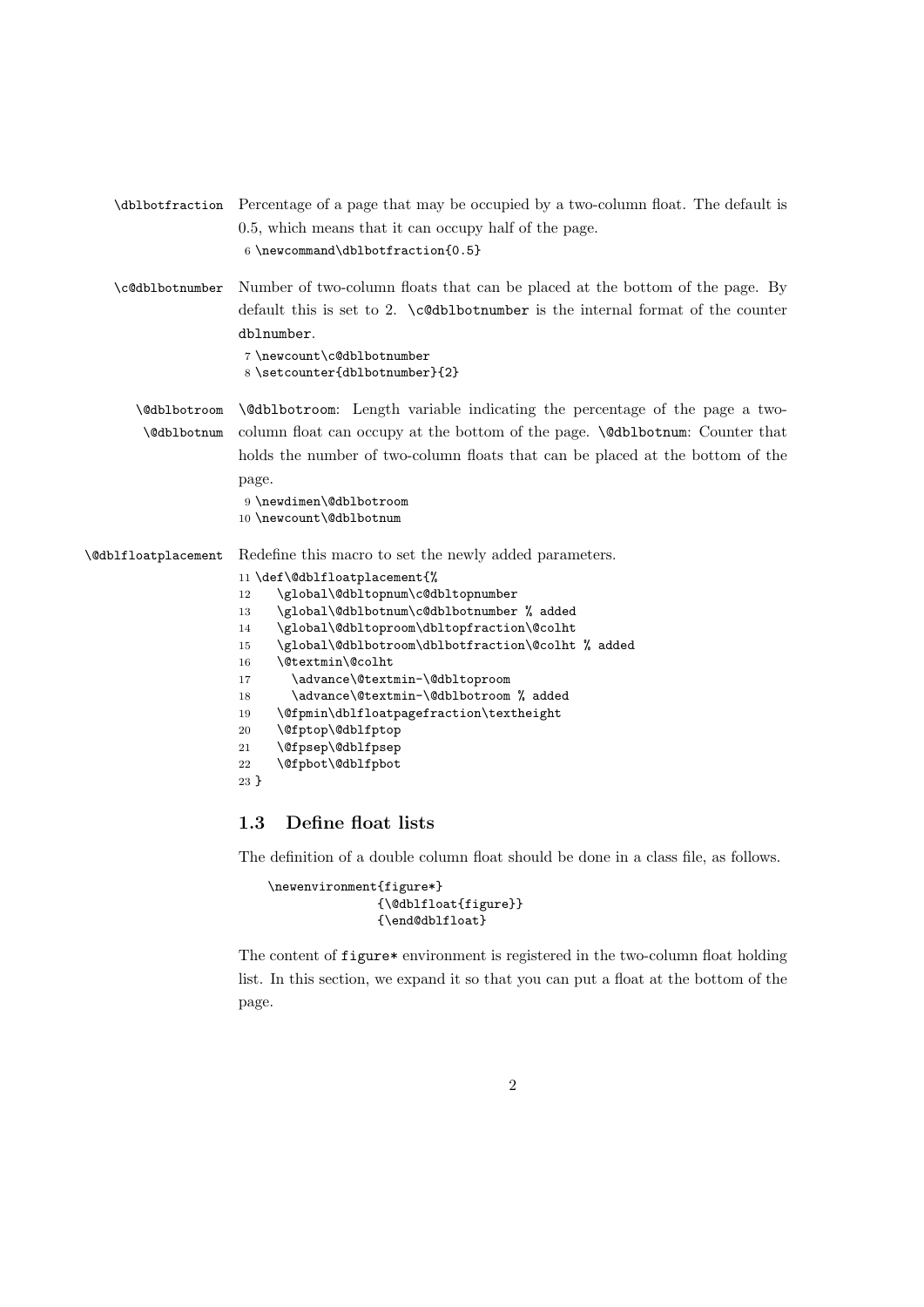```
\@dblbotlist
Add the \@dblbotlist to hold the float to be placed at the bottom of the two-
   \L@toplist
column page. In addition, for floats to be placed above and below the column,
   \R@toplist
distinguish between the left side and the right side,
   \L@botlist
24 \gdef\@dblbotlist{}
  \R@botlist
               25 \gdef\L@toplist{}
               26 \gdef\R@toplist{}
               27 \gdef\L@botlist{}
               28 \gdef\R@botlist{}
   \@dblfloat
\@dblfloat, \@dbflt is redefined so that the default position argument is set to
      \@dbflt
"tb". Also, set \end@dblfloat to \end@float to allow floats to be placed at the
\end@dblfloat
bottom of the page.
               29 \def\@dblfloat{%
               30 \if@twocolumn\let\reserved@a\@dbflt\else\let\reserved@a\@float\fi
               31 \reserved@a}
               32 \def\@dbflt#1{\@ifnextchar[{\@xdblfloat{#1}}{\@xdblfloat{#1}[tb]}}
               33 \def\@xdblfloat#1[#2]{%
               34 \@xfloat{#1}[#2]\hsize\textwidth\linewidth\textwidth}
               35 \let\end@dblfloat\end@float
```
\@addtocurcol Called from @xdblfloat, \@xfloat evaluates the position specification option, and start building the float object. Assembling a float object ends with \end@float. \end@float starts the \output routine with a penalty value of *−*10004. The \output routine with this value invokes \@specialoutput. \@specialoutput calls \@addtocurcol to move the contents of the float to the current page. If it can be output, then do so; otherwise we explore another possibility.

36 \def\@addtocurcol{%

In the case of this package, there is a possibility that a double column float may be passed, so check it. If the width of the float is larger than the column width, forcibly treat as starred, double column float.

```
37 \ifdim\wd\@currbox>\columnwidth
38 \@addtodblcol
```

```
39 \else
```
Otherwise, it is almost the same as the original version.

```
40 \@insertfalse
41 \@setfloattypecounts
42 \ifnum\@fpstype=8 % is only '!p'
43 \else
44 \ifnum\@fpstype=24 % is only 'p'
45 \else
46 \@flsettextmin
47 \advance\@textmin\@textfloatsheight
```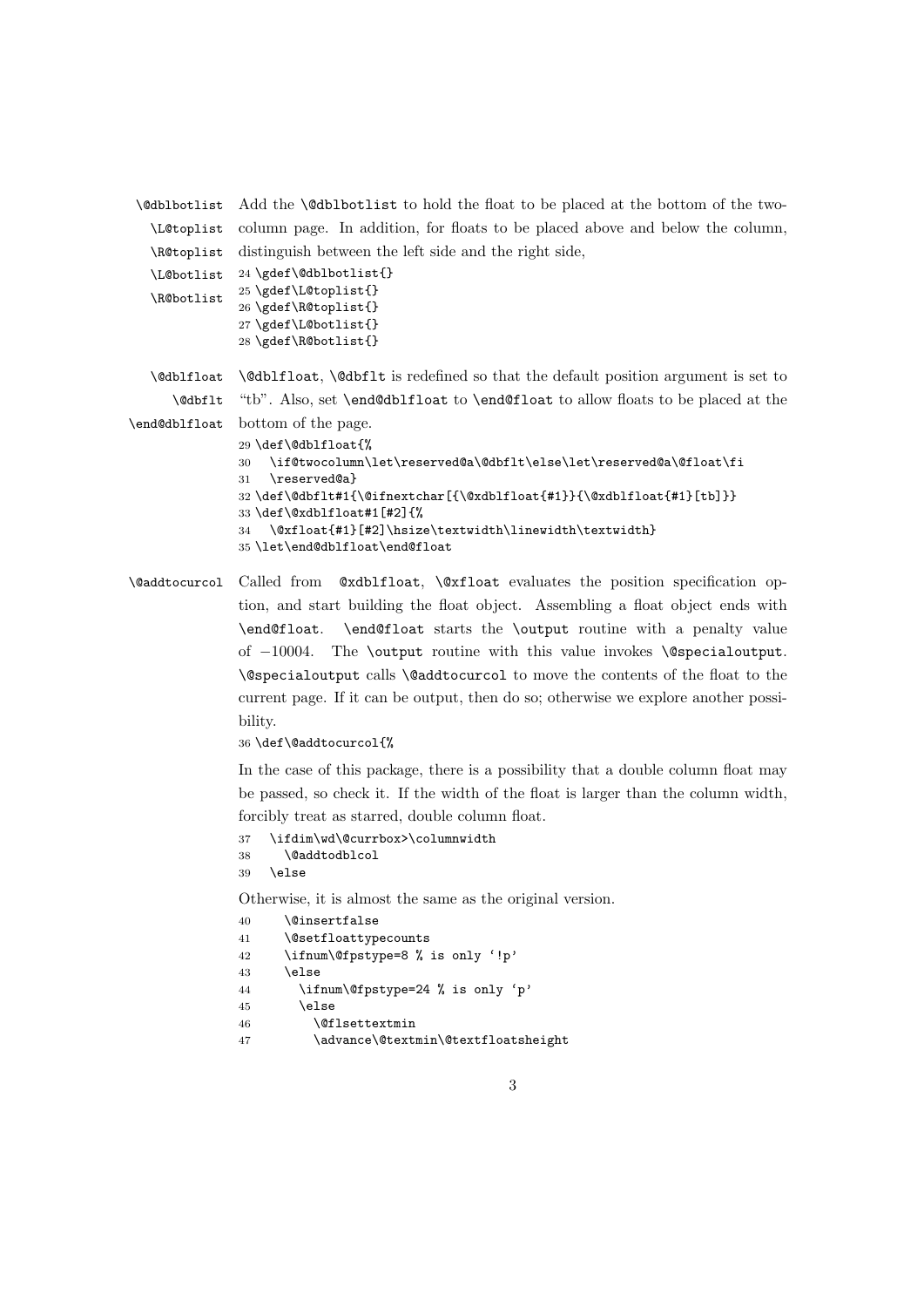| 48      | \@reqcolroom\@pageht                                                   |
|---------|------------------------------------------------------------------------|
| 49      | \ifdim\@textmin>\@reqcolroom\@reqcolroom\@textmin\fi                   |
| 50      | \advance\@reqcolroom\ht\@currbox                                       |
| 51      | \ifdim\@colroom>\@reqcolroom                                           |
| 52      | \@flsetnum\@colnum                                                     |
| 53      | \ifnum\@colnum>\z@                                                     |
| 54      | \@bitor\@currtype\@deferlist                                           |
| 55      | \if@test                                                               |
| 56      | \else                                                                  |
|         | The only difference from LAT <sub>F</sub> X is the name of float list, |
| 57      | \@bitor\@currtype{\L@botlist\R@botlist}%                               |
| 58      | \if@test                                                               |
| 59      | \@addtobot                                                             |
| 60      | \else                                                                  |
| 61      | \ifodd\count\@currbox                                                  |
| 62      | \advance\@reqcolroom\intextsep                                         |
| 63      | \ifdim\@colroom>\@reqcolroom                                           |
| 64      | \global\advance\@colnum\m@ne                                           |
| 65      | \global\advance\@textfloatsheight\ht\@currbox                          |
| 66      | \global\advance\@textfloatsheight 2\intextsep                          |
| 67      | \@cons\@midlist\@currbox                                               |
| 68      | \if@nobreak                                                            |
| 69      | \nobreak                                                               |
| 70      | <i><u><b>Onobreakfalse</b></u></i>                                     |
| 71      | \everypar{}%                                                           |
| 72      | \else                                                                  |
| 73      | \addpenalty \interlinepenalty                                          |
| 74      | \fi                                                                    |
| 75      | \vskip\intextsep                                                       |
| 76      | \box\@currbox                                                          |
| 77      | \penalty\interlinepenalty                                              |
| 78      | \vskip\intextsep                                                       |
| 79      | \ifnum\outputpenalty<-\@Mii \vskip-\parskip \fi                        |
| 80      | \outputpenalty\z@                                                      |
| 81      | <i><b>\@inserttrue</b></i>                                             |
| 82      | \fi                                                                    |
| 83      | \fi                                                                    |
| 84      | \if@insert\else\@addtotoporbot\fi                                      |
| 85      | \fi                                                                    |
| 86      | \fi                                                                    |
| 87      | \fi                                                                    |
| 88      | \fi                                                                    |
| 89      | \fi                                                                    |
| 90      | \fi                                                                    |
| 91      | \if@insert\else\@resethfps\@cons\@deferlist\@currbox\fi                |
| 92      | \fi                                                                    |
| $93 \}$ |                                                                        |
|         |                                                                        |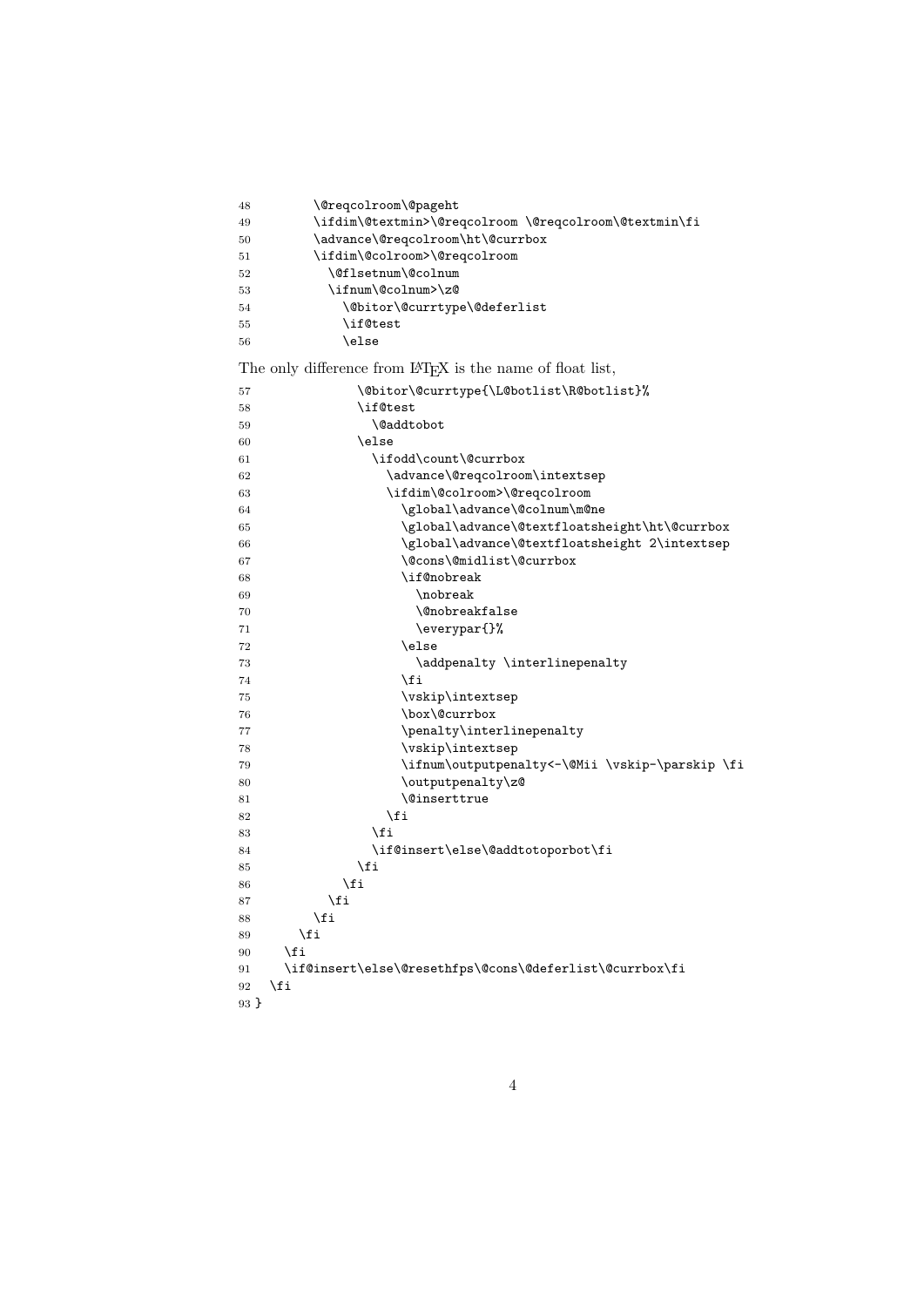```
\@addtotoporbot Update variables holding float lists.
               94 \def\@addtotoporbot{%
               95 \@getfpsbit \tw@
               96 \ifodd\@tempcnta
               97 \@flsetnum\@topnum
               98 \ifnum\@topnum>\z@
               99 \@tempswafalse
              100 \@flcheckspace\@toproom\@toplist\L@toplist\R@toplist
              101 \if@tempswa
              102 \@bitor\@currtype{\@midlist\L@botlist\R@botlist}%
              103 \if@test\else
              104 \if@firstcolumn
              105 \@flupdates \@topnum \@toproom \L@toplist
              106 \else
              107 \@flupdates \@topnum \@toproom \R@toplist
              108 \qquad \qquad \int fi
              109 \@inserttrue
              110 \overrightarrow{fi}111 \fi
              112 \fi
              113 \overrightarrow{fi}114 \if@insert\else\@addtobot\fi
              115 }
    \@addtobot Update variables holding float lists.
              116 \def\@addtobot{%
              117 \@getfpsbit 4\relax
              118 \ifodd\@tempcnta
              119 \@flsetnum\@botnum
              120 \ifnum\@botnum>\z@
              121 \@tempswafalse
              122 \@flcheckspace\@botroom\@botlist\L@botlist\R@botlist
              123 \if@tempswa
              124 \global\maxdepth\z@
              125 \if@firstcolumn
              126 \@flupdates \@botnum \@botroom \L@botlist
              127 \else
              128 \@flupdates \@botnum \@botroom \R@botlist
              129 \quad \text{If}130 \@inserttrue
              131 \setminusfi
              132 \fi
              133 \fi
              134 }
```
\org@addtonextcol These macros are used inside \@startcolumn, to output a float that failed to be \@addtonextcol inserted or a float specified by 'p'. In this package, a width larger than the column width signals the float should be added to the double column float list.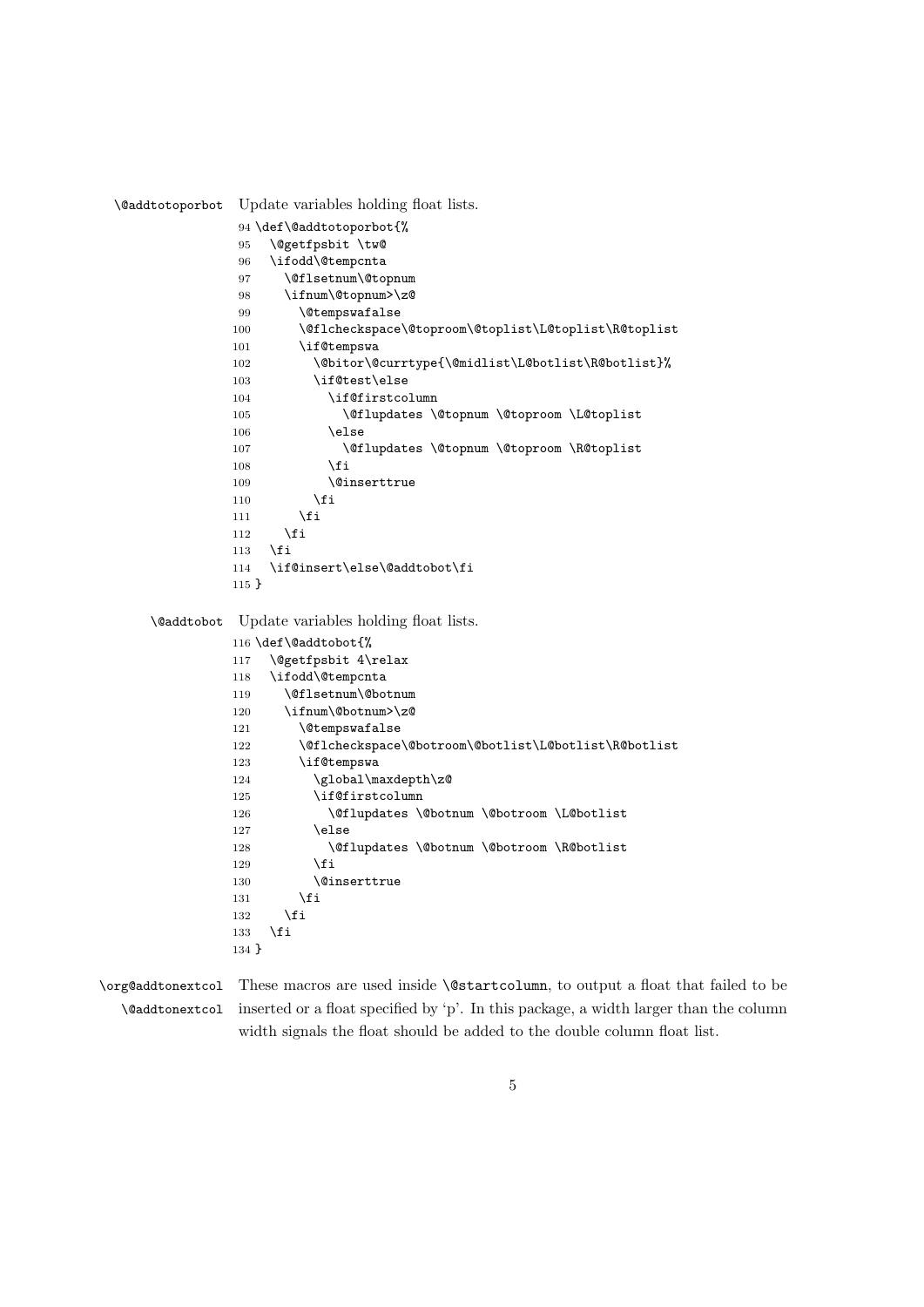```
135 \let\org@addtonextcol\@addtonextcol
136 \def\@addtonextcol{%
137 \ifdim\wd\@currbox>\columnwidth
138 \@addtodblcol
139 \else
140 \org@addtonextcol
141 \fi
142 }
```
\@addtodblcol The \@addtodblcol macro determines whether the float object fits in the current page and calls \@addtodbltoporbot if it would fit. Otherwise, adds to \@dbldeferlist.

> First set @insert flag to false, obtain the float type as \@fpstype. If the float type is 8 or 24, the position option is only '!p 'or 'p', so unconditionally add to \@dbldeferlist.

```
143 \def\@addtodblcol{%
144 \begingroup
145 \@insertfalse
146 \@setfloattypecounts
147 \ifnum\@fpstype=8 % is only '!p'
148 \else
149 \ifnum\@fpstype=24 % is only 'p'
150 \else
```
Otherwise, check whether there are unplaced ones of the same float type. If there is a float of the same type that has not been output yet, do not output. However, even with the same type, consider the float column width. If you can output it,

```
call \@addtodblbotortop.
```

```
151 \@bitor\@currtype{\@dbldeferlist}
152 %\@bitor\@currtype{\@deferlist\@dbldeferlist}
153 \if@test
154 \else
155 \@tempswafalse
156 \@checkdblspace
157 \if@tempswa
158 \@addtodbltoporbot
159 \fi
160 \overrightarrow{fi}161 \overrightarrow{fi}162 \fi
163 \if@insert\else\@cons\@dbldeferlist\@currbox\fi
164 \endgroup
165 }
```

```
\@addtodbltoporbot First, check whether there is a specification of 't', and whether it exceeds the
                    number allowed at the top of the page.
```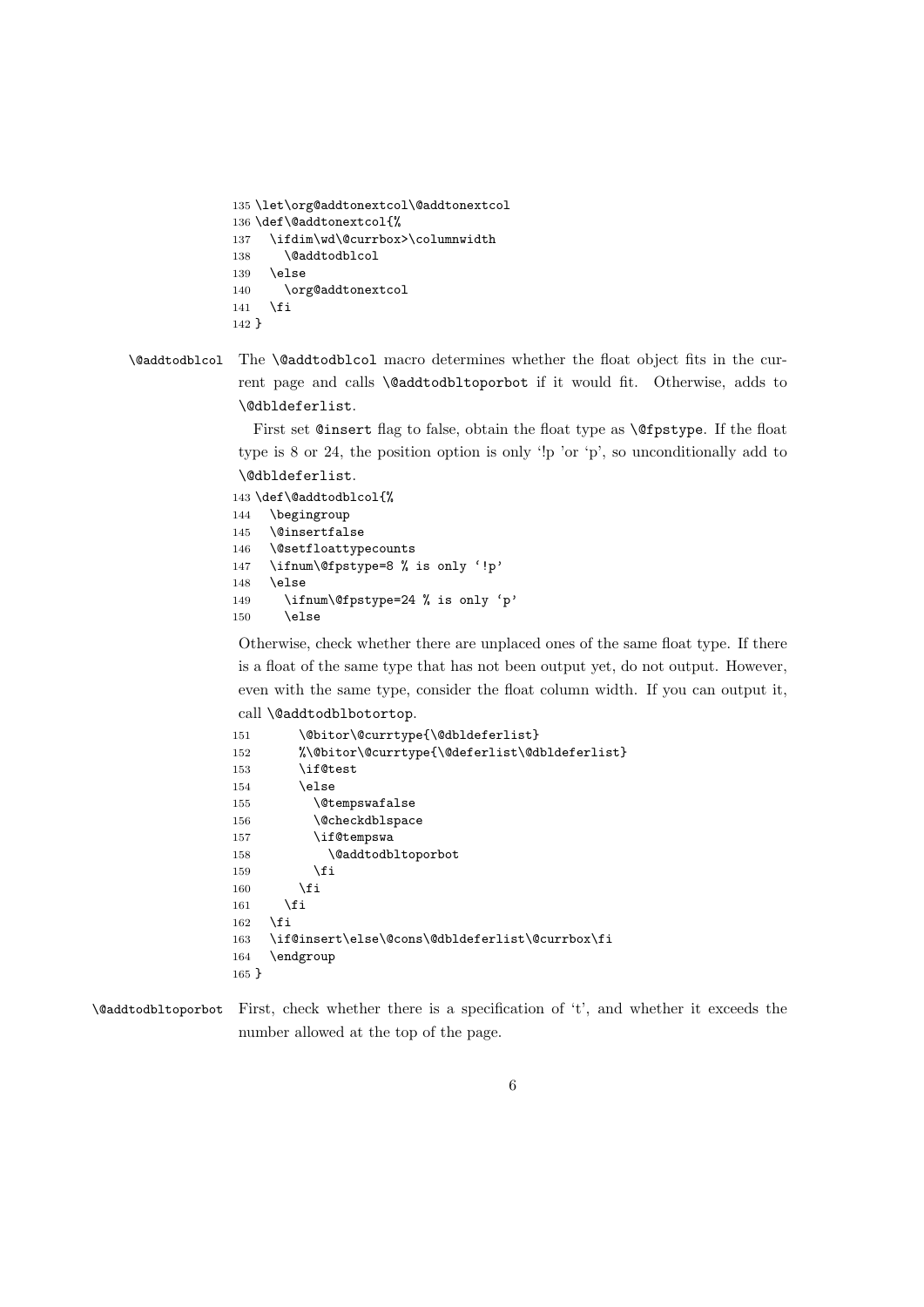\def\@addtodbltoporbot{% \@getfpsbit \tw@ \ifodd\@tempcnta \@flsetnum\@dbltopnum \ifnum\@dbltopnum>\z@

Then, check whether the same type of float may be output at the top or bottom of the page. Note that two-column floats are placed on the top of a one-column floats.

```
171 \@bitor\@currtype{%
172 \L@toplist\R@toplist\L@botlist\R@botlist\@dblbotlist}
173 \if@test
174 \text{le}
```
If possible, check if there is enough space to output the float.

```
175 \@tempswafalse
176 \@dblflcheckspace \@dbltoproom \@dbltoplist
```
If there is a space, subtract the height of the float from the space available for top floats. Also, reduce the number of starred floats to put in the top, and update the

float list for double column top floats.

| 177 | \if@tempswa                                                   |
|-----|---------------------------------------------------------------|
| 178 | \@tempdima-\ht\@currbox                                       |
| 179 | \advance\@tempdima                                            |
| 180 | -\ifx\@dbltoplist\@empty \dbltextfloatsep\else\dblfloatsep\fi |
| 181 | \global\advance\@dbltoproom\@tempdima                         |
| 182 | \global\advance\@dbltopnum\m@ne                               |
| 183 | \@cons\@dbltoplist\@currbox                                   |

For the left column, subtract the float from the column height **\@colroom**.

| 184 | \if@firstcolumn                   |
|-----|-----------------------------------|
| 185 | \advance\@colroom\@tempdima       |
| 186 | \global\advance\@colroom\maxdepth |

In the case of the right column, insert not only the new float, also the height of the text moved from the left column is decreased.

| 187 | else                                                          |
|-----|---------------------------------------------------------------|
| 188 | \@tempdima\textheight                                         |
| 189 | \@chkdblfloatht\advance\@tempdima-\@floatht                   |
| 190 | \L@chkfloatht\advance\@tempdima-\@floatht                     |
| 191 | \vbadness=\@M \splittopskip=\topskip \splitmaxdepth=\maxdepth |
| 192 | \setbox\z@=\vbox{\unvcopy\@leftcolumn}%                       |
| 193 | \setbox\@ne=\vsplit\z@ to\@tempdima                           |
| 194 | \advance\@colroom-\ht\z@                                      |
| 195 | \global\advance\@colroom-\dp\z@                               |
| 196 | \fi                                                           |
|     |                                                               |

Finally, set the @insert flag to true.

197 \@inserttrue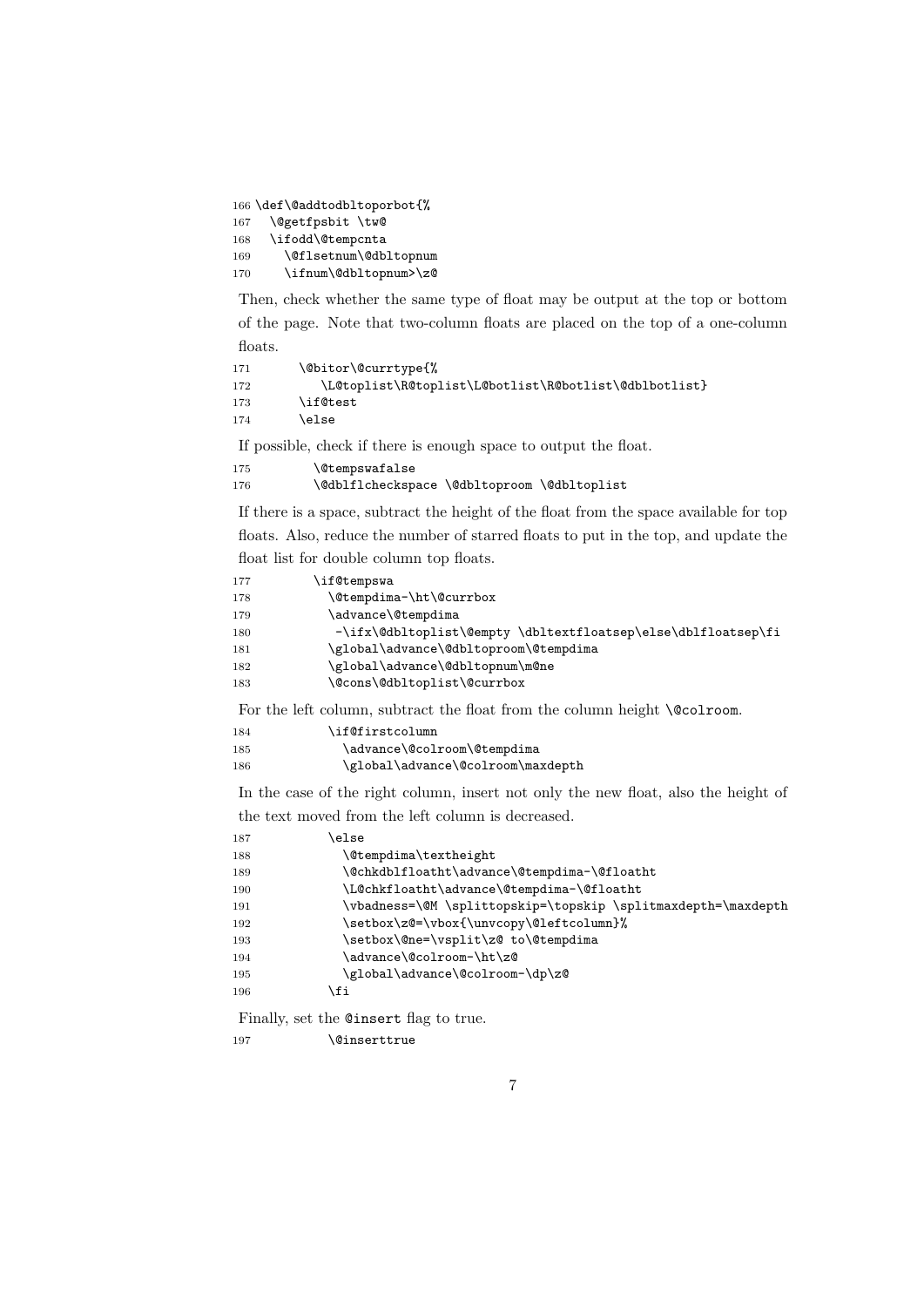```
198 \overrightarrow{fi}199 \qquad \qquad \int fi
200 \overrightarrow{f}201 \fi
202 \if@insert\else\@addtodblbot\fi
203 }
```
\@addtodblbot Placing a two-column float at the bottom of the page is similar to the preceding section. However, because a two-column float is placed at the very bottom, we don't have to examine other output lists.

|         | 204 \def\@addtodblbot{%                                       |
|---------|---------------------------------------------------------------|
| 205     | \@getfpsbit 4\relax                                           |
| 206     | \ifodd\@tempcnta                                              |
| 207     | \@flsetnum\@botnum                                            |
| 208     | \ifnum\@botnum>\z@                                            |
| 209     | <i><b>\@tempswafalse</b></i>                                  |
| 210     | \@dblflcheckspace \@dbltoproom \@dbltoplist                   |
| 211     | \if@tempswa                                                   |
| 212     | \@tempdima-\ht\@currbox \advance\@tempdima                    |
| 213     | -\ifx\@dblbotlist\@empty \dbltextfloatsep\else\dblfloatsep\fi |
| 214     | \global\advance\@dblbotroom\@tempdima                         |
| 215     | \global\advance\@dblbotnum\m@ne                               |
| 216     | \@cons\@dblbotlist\@currbox                                   |
| 217     | \if@firstcolumn                                               |
| 218     | \advance\@colroom\@tempdima                                   |
| 219     | \global\advance\@colroom\maxdepth                             |
| 220     | \else                                                         |
| 221     | \@tempdima\textheight                                         |
| 222     | \@chkdblfloatht\advance\@tempdima-\@floatht                   |
| 223     | \L@chkfloatht\advance\@tempdima-\@floatht                     |
| 224     | \vbadness=\@M \splittopskip=\topskip \splitmaxdepth=\maxdepth |
| 225     | \setbox\z@=\vbox{\unvcopy\@leftcolumn}%                       |
| 226     | \setbox\@ne=\vsplit\z@ to\@tempdima                           |
| 227     | \advance\@colroom-\ht\z@                                      |
| 228     | \global\advance\@colroom-\dp\z@                               |
| 229     | \fi                                                           |
| 230     | <i><u><b>N</b>einserttrue</u></i>                             |
| 231     | \fi                                                           |
| 232     | \fi                                                           |
| 233     | \fi                                                           |
| $234$ } |                                                               |

## **1.4 Macro to calculate float height**

\@floatht \@floatht is used to store the float height stored in the output list. \global\newdimen\@floatht \@floatht\z@

\@flcheckspace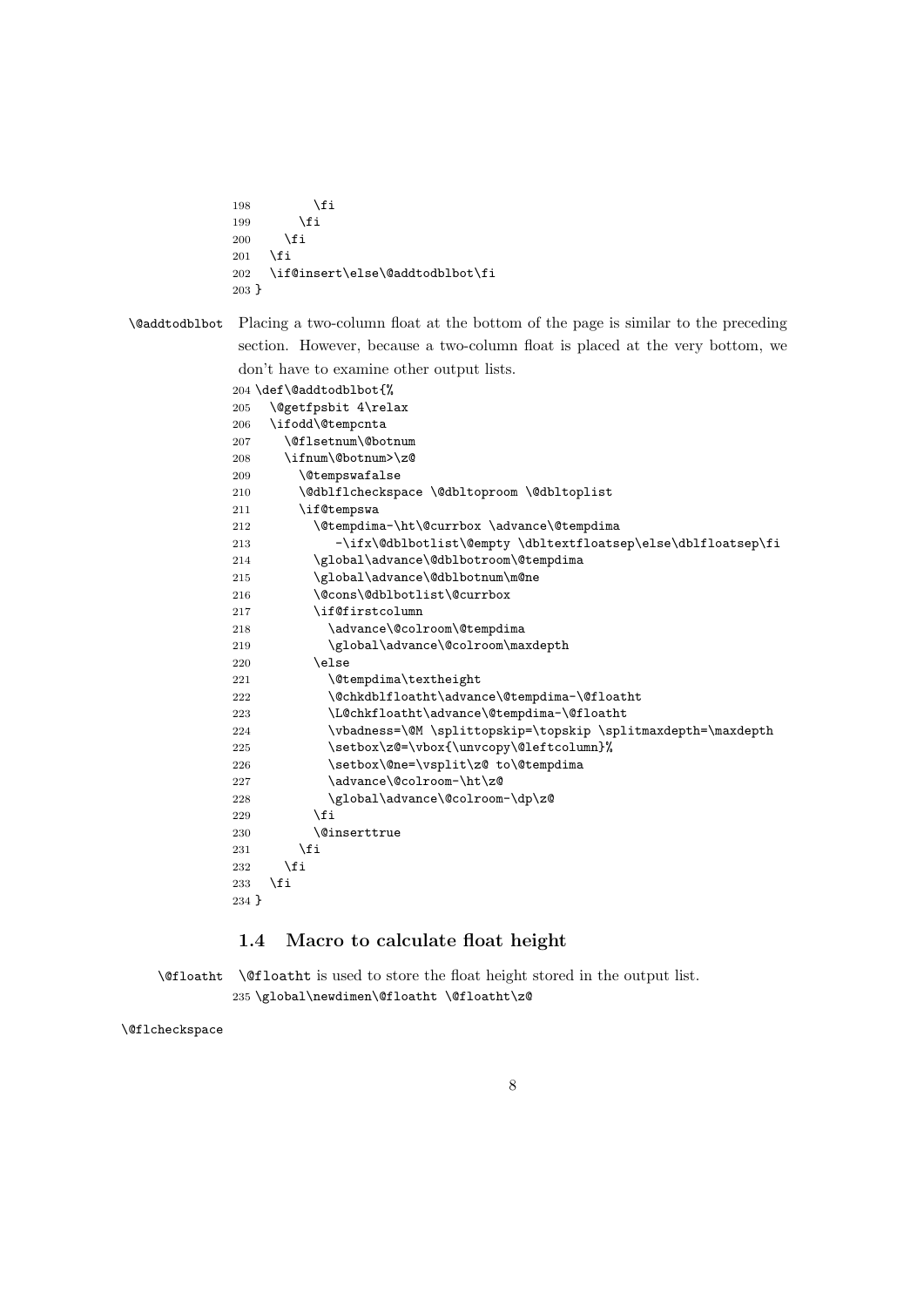```
236 \def \@flcheckspace #1#2#3#4{%
237 \advance \@reqcolroom
238 \if@twocolumn
239 \if@firstcolumn
240 \ifx #3\@empty \textfloatsep \else \floatsep \fi
241 \else
242 \ifx #4\@empty \textfloatsep \else \floatsep \fi
243 \fi
244 \else
245 \ifx #2\@empty \textfloatsep \else \floatsep \fi
246 \fi
247 \ifdim \@colroom>\@reqcolroom
248 \ifdim #1>\ht\@currbox
249 \Ctempswatrue
250 \qquad \text{leless}251 \ifnum \@fpstype<\sixt@@n
252 \@tempswatrue
253 \setminusfi
254 \fi
255 \fi
256 }
```
\@dblflcheckspace Check if the percentage that can be occupied by floats on the top or bottom of the page has been exceeded. If not, \@tempswa will be made true.

```
257 \def\@dblflcheckspace#1#2{%
258 \@tempdima=#1\relax
259 \advance\@tempdima
260 -\ifx #2\@empty \dbltextfloatsep\else\dblfloatsep\fi
261 \ifdim\@tempdima>\ht\@currbox
262 \@tempswatrue
263 \else
264 \ifnum\@fpstype<\sixt@@n
265 \advance\@tempdima\@textmin
266 \if \@tempdima>\ht\@currbox
267 \@tempswatrue
268 \setminusfi
269 \setminusfi
270 \setminusfi
271 }
```
\@checkdblspace Check whether the float would fit in the space allocated to text page floats.

First, compare the height of text currently assembled with the amount of text that must be minimized, and store the larger one in \@tempdima. If you are in the right column, also add the height of the text in the left column.

\def\@checkdblspace{%

\@tempdima\@pageht\advance\@tempdima\@pagedp

- \@tempdimb\textfraction\@colht
- \ifdim\@tempdima<\@tempdimb \@tempdima\@tempdimb\fi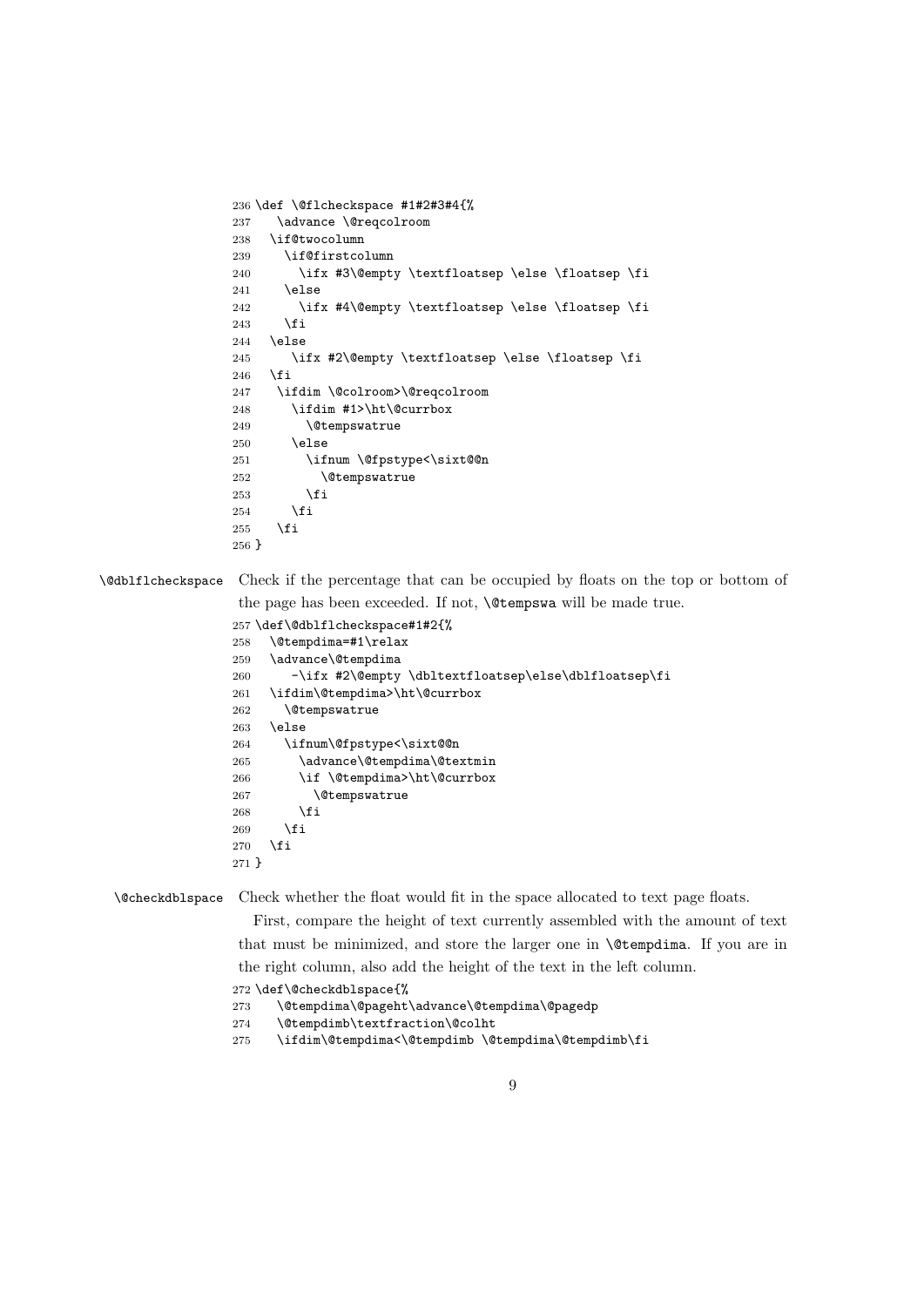```
276 \if@firstcolumn\else
277 \advance\@tempdima\ht\@leftcolumn
278 \advance\@tempdima\dp\@leftcolumn
279 \fi
```
Then add the height of the column width float and two-column float that are to

be output. At this time, double the height of the two-column float.

\L@chkfloatht\advance\@tempdima\@floatht

\R@chkfloatht\advance\@tempdima\@floatht

\@chkdblfloatht\advance\@tempdima\tw@\@floatht

Then add the current float height and required space. Again, double their heights.

```
283 \@tempdimb\ht\@currbox\advance\@tempdimb\dp\@currbox
284 \advance\@tempdimb
285 \ifdim\@floatht>\z@ \dbltextfloatsep\else\dblfloatsep\fi
286 \multiply\@tempdimb\tw@ \advance\@tempdima\@tempdimb
```
If the height of all these elements is less than twice the \textheight, we can place the current float.

```
287 \ifdim\@tempdima>\tw@\textheight<br>288 \@tempswafalse
          \@tempswafalse
289 \else
290 \@tempswatrue
291 \setminusfi
292 }
```
\tmp@comflelt Used to measure the height of the float stored in the output list. Almost the same

```
\tmp@comdblflelt
as \@comfelt, \@comdblflelt respectively, but use \copy so that the original box
                  is not lost.
                 293 \def\tmp@comflelt#1{%
                 294 \setbox\@tempboxa
                 295 \vbox{\unvbox\@tempboxa\copy #1\vskip\floatsep}%
                 296 }
                 297 \def\tmp@comdblflelt#1{%
                 298 \setbox\@tempboxa
                 299 \vbox{\unvbox\@tempboxa\copy #1\vskip\dblfloatsep}%
```
}

\L@chkfloatht Used to calculate the height of the float to be output to the left and right column, \R@chkfloatht respectively. The calculation result is stored in \@floatht.

```
301 \def\L@chkfloatht{\@floatht\z@
302 \ifx\L@toplist\@empty\else
303 \let\@elt\tmp@comflelt\setbox\@tempboxa\vbox{}\L@toplist
304 \setbox\@ne\vbox{\boxmaxdepth\maxdepth
305 \unvbox\@tempboxa\vskip-\floatsep\topfigrule\vskip\textfloatsep
306 } }307 \let\@elt\relax \advance\@floatht\ht\@ne \advance\@floatht\dp\@ne
308 \fi
```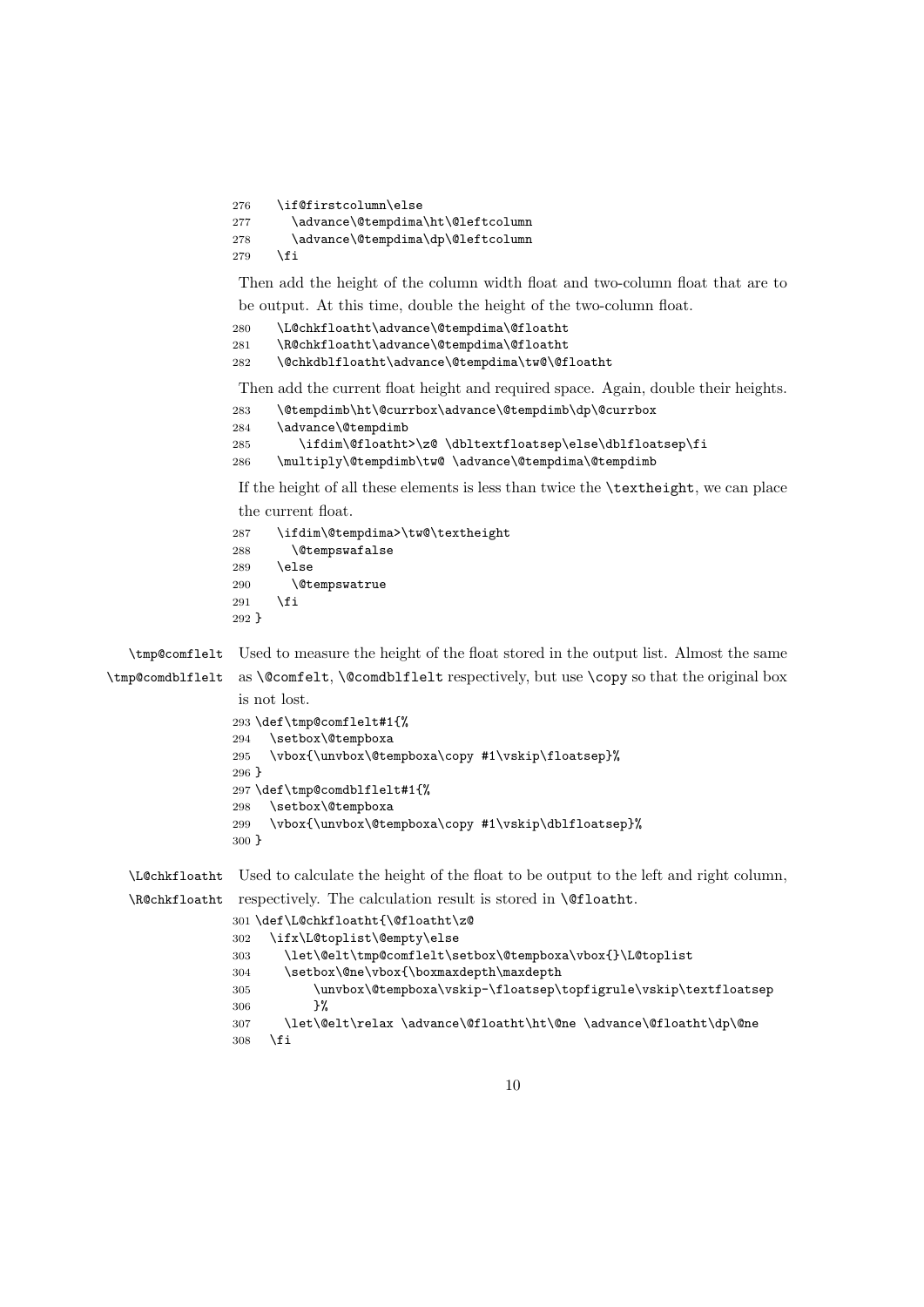```
309 \ifx\L@botlist\@empty\else
               310 \let\@elt\tmp@comflelt\setbox\@tempboxa\vbox{}\L@botlist
               311 \setbox\@ne\vbox{\boxmaxdepth\maxdepth
               312 \vskip\textfloatsep\botfigrule\unvbox\@tempboxa\vskip-\floatsep
               313 \frac{1}{8}314 \let\@elt\relax \advance\@floatht\ht\@ne \advance\@floatht\dp\@ne
               315 \text{ } \text{ } \text{ } 31316 \global\@floatht\@floatht
               317 }
               318 \def\R@chkfloatht{\@floatht\z@
               319 \ifx\R@toplist\@empty\else
               320 \let\@elt\tmp@comflelt\setbox\@tempboxa\vbox{}\R@toplist
               321 \setbox\@ne\vbox{\boxmaxdepth\maxdepth
               322 \unvbox\@tempboxa\vskip-\floatsep\topfigrule\vskip\textfloatsep
               323 \frac{1}{2}324 \let\@elt\relax \advance\@floatht\ht\@ne \advance\@floatht\dp\@ne
               325 \fi
               326 \ifx\R@botlist\@empty\else
               327 \let\@elt\tmp@comflelt\setbox\@tempboxa\vbox{}\R@botlist
               328 \setbox\@ne\vbox{\boxmaxdepth\maxdepth
               329 \vskip\textfloatsep\botfigrule\unvbox\@tempboxa\vskip-\floatsep
               330 }%
               331 \let\@elt\relax \advance\@floatht\ht\@ne \advance\@floatht\dp\@ne
               332 \fi
               333 \global\@floatht\@floatht
               334 }
\@chkdblfloatht Calculate the height of the double float output on the top and bottom of the page,
                store the result in \@floatht.
               335 \def\@chkdblfloatht{\@floatht\z@
               336 \ifx\@dbltoplist\@empty\else
               337 \let\@elt\tmp@comdblflelt\setbox\@tempboxa\vbox{}\@dbltoplist
               338 \setbox\@ne\vbox{\boxmaxdepth\maxdepth
               339 \unvbox\@tempboxa
               340 \vskip-\dblfloatsep
               341 \dblfigrule
               342 \vskip\dbltextfloatsep
               343 }%
```

```
11
```
\let\@elt\relax \advance\@floatht\ht\@ne \advance\@floatht\dp\@ne

\let\@elt\relax \advance\@floatht\ht\@ne \advance\@floatht\dp\@ne

\let\@elt\tmp@comdblflelt\setbox\@tempboxa\vbox{}\@dblbotlist

\fi

\ifx\@dblbotlist\@empty\else

349 \vskip\dbltextfloatsep

 \dblfigrule \unvbox\@tempboxa 352 \vskip-\dblfloatsep

}%

348 \setbox\@ne\vbox{\boxmaxdepth\maxdepth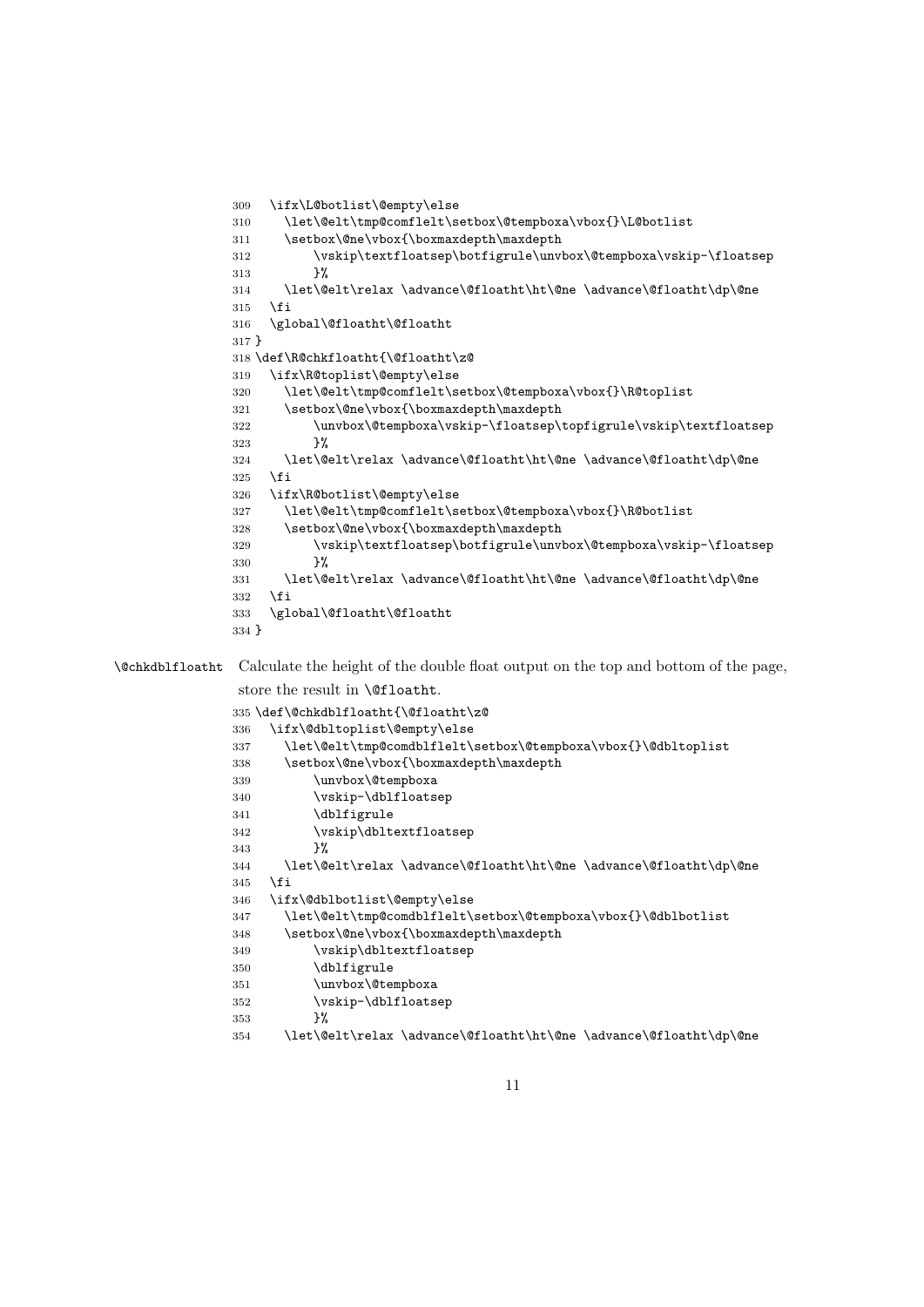\fi \global\@floatht\@floatht }

## **1.5 Merging float and text**

| \Considerations the left column. |
|----------------------------------|
| 358 $%$                          |
| 359 \global\newdimen\@fixht      |

\@rightfixht *Added by the Japanese TEX development community*: \@rightfixht is used to store the height of the right column. \global\newdimen\@rightfixht

\@combinefloats This macro is executed in the right column.

|     | 361 \def\@combinefloats{% |
|-----|---------------------------|
| 362 | %%\boxmaxdepth\maxdepth   |
| 363 | \if@twocolumn             |
| 364 | \if@firstcolumn           |
| 365 | \else                     |
|     |                           |

Store the total height of left column text, upper and lower column width float, upper and lower double column float height in **\@fixht**.

```
366 \@fixht\ht\@leftcolumn \advance\@fixht\dp\@leftcolumn
367 \@chkdblfloatht \@tempdima\@floatht
368 \L@chkfloatht \advance\@tempdima\@floatht
369 \advance\@fixht\@tempdima
```
If \@fixht is greater than \textheight, split the text and transfer the remaining to the right column.

```
370 \ifdim\@fixht>\textheight
```
Stores the height of the part left in the left column in **\@fixht**.

| 371 | \@fixht\textheight         |
|-----|----------------------------|
| 372 | \advance\@fixht-\@tempdima |

| 373 | \advance\@fixht\maxdepth |  |
|-----|--------------------------|--|
|     |                          |  |

Store the text of height **\@fixht** in box 0.

| 374 | \vbadness=\@M \splittopskip=\topskip \splitmaxdepth=\maxdepth |
|-----|---------------------------------------------------------------|
| 375 | \setbox\z@=\vsplit\@leftcolumn to\@fixht                      |

Since the part to be moved remains in **\@leftcolumn**, place it in the right column

(\@outputput). Also, return the contents of box 0 to the left column.

- \advance\@fixht-\maxdepth
- 377 \@tempdima\baselineskip \advance\@tempdima-\topskip
- 378 \setbox\@outputbox=\vbox{%
- \ifvoid\@leftcolumn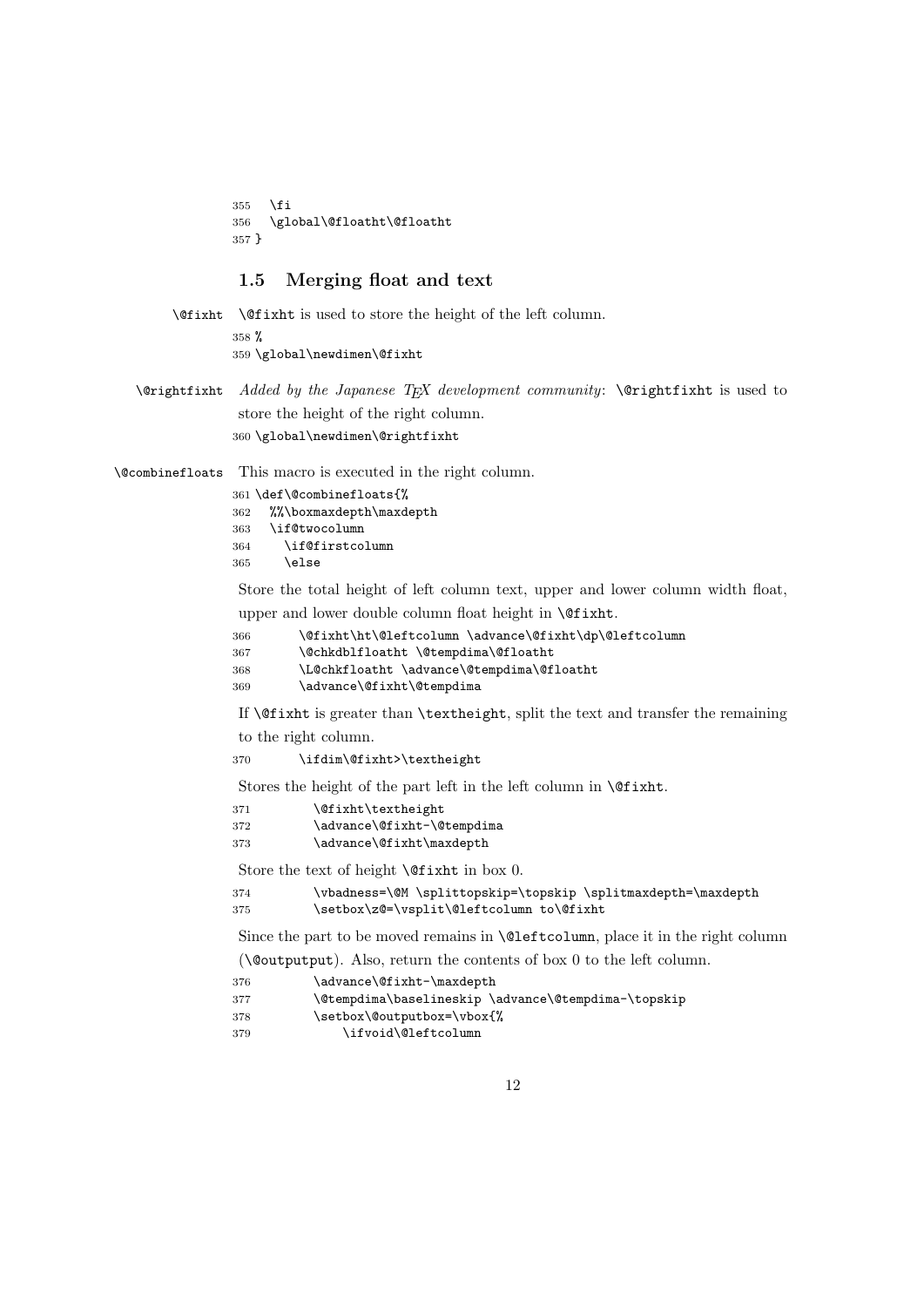| 380 | \else                                     |
|-----|-------------------------------------------|
| 381 | \unvbox\@leftcolumn\vskip\@tempdima       |
| 382 | \fi\relax                                 |
| 383 | \unvbox\@outputbox}% \vss moved from here |

 *Modified by the Japanese TEX development community*: the \vss that was immediately after \unvbox\@outputbox of the code immediately above this location was moved here.

```
384 \setbox\@leftcolumn=\vbox to\@fixht{\unvbox\z@\vss}% to here (2017/05/01)
385 \fi
```
Stores the height of the left column in \@fixht, by adding the height of the float that enters the left column to the text height of the left column.

```
386 \@fixht\ht\@leftcolumn
387 \advance\@fixht\dp\@leftcolumn \advance\@fixht\@floatht
```
*Added by the Japanese T<sub>E</sub>X development community*: Process the right column as

|     | well. Fixed a longstanding bug where the right column overlapped with the float. |
|-----|----------------------------------------------------------------------------------|
| 388 | \@rightfixht\ht\@outputbox \advance\@rightfixht\dp\@outputbox                    |
| 389 | \@chkdblfloatht \@tempdima\@floatht                                              |
| 390 | \R@chkfloatht \advance\@tempdima\@floatht                                        |
| 391 | \advance\@rightfixht\@tempdima                                                   |
| 392 | \ifdim\@rightfixht>\textheight                                                   |
| 393 | \@rightfixht\textheight                                                          |
| 394 | \advance\@rightfixht-\@tempdima                                                  |
| 395 | \advance\@rightfixht\maxdepth                                                    |
| 396 | \vbadness=\@M \splittopskip=\topskip \splitmaxdepth=\maxdepth                    |
| 397 | \setbox\z@=\vsplit\@outputbox to\@rightfixht                                     |
| 398 | \advance\@rightfixht-\maxdepth                                                   |
| 399 | \unvbox\@outputbox                                                               |
| 400 | \setbox\@outputbox=\vbox to\@rightfixht{\unvbox\z@\vss}%                         |
| 401 | <b>\fi</b>                                                                       |
| 402 | \@rightfixht\ht\@outputbox                                                       |
| 403 | \advance\@rightfixht\dp\@outputbox \advance\@rightfixht\@floatht                 |
|     |                                                                                  |

Assemble text and column width floats, for left and right respectively.

```
404 \ifx\L@toplist\@empty\else\L@cflt\fi
405 \ifx\L@botlist\@empty\else\L@cflb\fi
406 \ifx\R@toplist\@empty\else\R@cflt\fi
407 \ifx\R@botlist\@empty\else\R@cflb\fi
408 \fi
```
When it is not a two-column float, it operates as usual.

```
409 \else
410 \ifx\@toplist\@empty\else\@cflt\fi
411 \ifx\@botlist\@empty\else\@cflb\fi
412 \overrightarrow{fi}413 }
```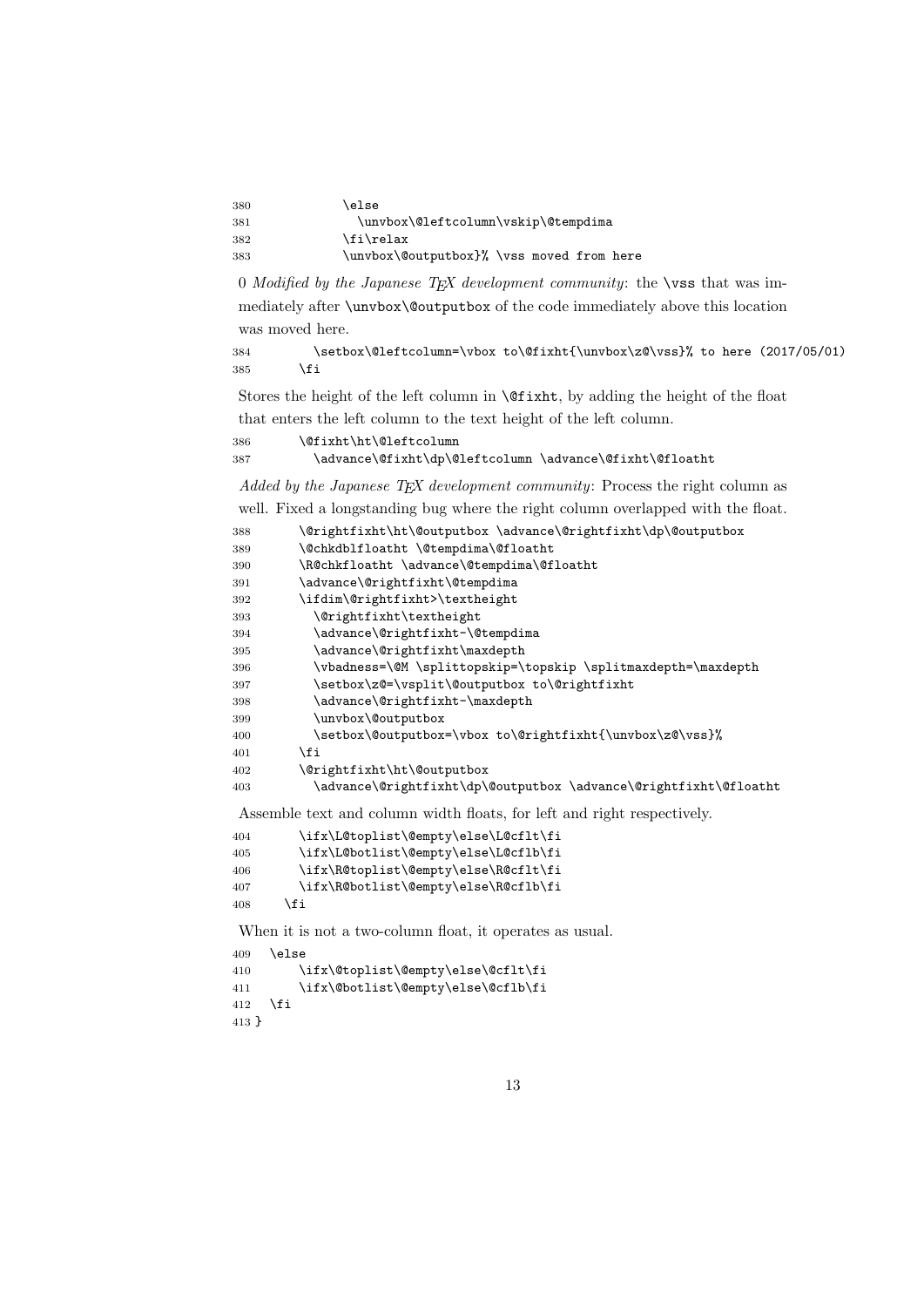\L@cflt Used to assemble left and right columns.

\L@cflb \R@cflt \@fixht in the left column, \@rightfixht in the right column. Also update \R@cflb \@colht to these heights. *Added by the Japanese TEX development community*: Update the height of

```
414 \def\L@cflt{%
                  415 \let\@elt\@comflelt\setbox\@tempboxa\vbox{}\L@toplist
                  416 \setbox\@leftcolumn\vbox to\@fixht{\boxmaxdepth\maxdepth
                  417 \unvbox\@tempboxa
                  418 \vskip-\floatsep\topfigrule\vskip\textfloatsep\unvbox\@leftcolumn
                  419 \forallvss}%
                  420 \let\@elt\relax
                  421 \xdef\@freelist{\@freelist\L@toplist}\global\let\L@toplist\@empty
                  422 \@colht\@fixht
                  423 }
                  424 \def\L@cflb{%
                  425 \let\@elt\@comflelt\setbox\@tempboxa\vbox{}\L@botlist
                  426 \setbox\@leftcolumn\vbox to\@fixht{\boxmaxdepth\maxdepth
                  427 \unvbox\@leftcolumn
                  428 \vskip\textfloatsep\botfigrule\unvbox\@tempboxa\vskip-\floatsep
                  429 \quad \text{Vss}430 \let\@elt\relax
                  431 \xdef\@freelist{\@freelist\L@botlist}\global\let\L@botlist\@empty
                  432 \@colht\@fixht
                  433 }
                  434 \def\R@cflt{%
                  435 \let\@elt\@comflelt\setbox\@tempboxa\vbox{}\R@toplist
                  436 \setbox\@outputbox\vbox to\@rightfixht{\boxmaxdepth\maxdepth
                  437 \unvbox\@tempboxa
                  438 \vskip-\floatsep\topfigrule\vskip\textfloatsep\unvbox\@outputbox
                  439 \text{ Vss}440 \let\@elt\relax
                  441 \xdef\@freelist{\@freelist\R@toplist}\global\let\R@toplist\@empty
                  442 \@colht\@rightfixht
                  443 }
                  444 \def\R@cflb{%
                  445 \let\@elt\@comflelt\setbox\@tempboxa\vbox{}\R@botlist
                  446 \setbox\@outputbox\vbox to\@rightfixht{\boxmaxdepth\maxdepth
                  447 \unvbox\@outputbox
                  448 \vskip\textfloatsep\botfigrule\unvbox\@tempboxa\vskip-\floatsep
                  449 \forallvss}%
                  450 \let\@elt\relax
                  451 \xdef\@freelist{\@freelist\R@botlist}\global\let\R@botlist\@empty
                  452 \@colht\@rightfixht
                  453 }
\@combinedblfloats Merge text and float. In this package, double column float at the bottom of the
```
page are also merged.

```
454 %\def\@comdblflelt#1{\setbox\@tempboxa
```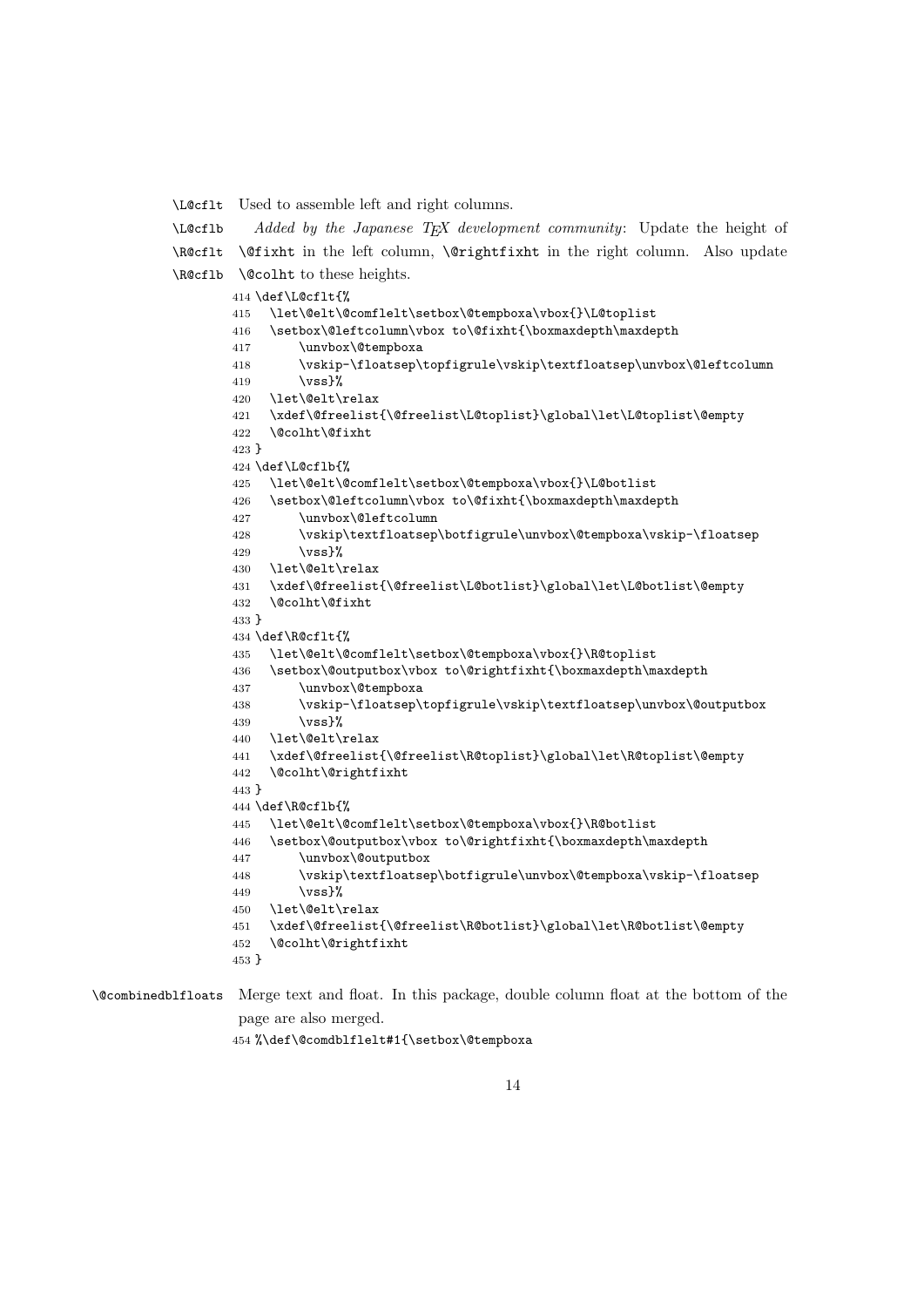```
455 % \vbox{\unvbox\@tempboxa\box#1\vskip\dblfloatsep}}
456 %
457 \def\@combinedblfloats{%
458 \ifx\@dbltoplist\@empty
459 \else
460 \let\@elt\@comdblflelt\setbox\@tempboxa\vbox{}\@dbltoplist
461 \setbox\@outputbox\vbox{\boxmaxdepth\maxdepth
462 \unvbox\@tempboxa
463 \vskip-\dblfloatsep
464 \dblfigrule
465 \vskip\dbltextfloatsep
466 \box\@outputbox}%
467 \let\@elt\relax\xdef\@freelist{\@freelist\@dbltoplist}%
468 \global\let\@dbltoplist\@empty
469 \fi
470 \ifx\@dblbotlist\@empty
471 \else
472 \let\@elt\@comdblflelt\setbox\@tempboxa\vbox{}\@dblbotlist
473 \setbox\@outputbox\vbox{\boxmaxdepth\maxdepth
474 \box\@outputbox
475 \vskip\dbltextfloatsep
476 \dblfigrule
477 \unvbox\@tempboxa
478 \vskip-\dblfloatsep
479 }%
480 \let\@elt\relax\xdef\@freelist{\@freelist\@dblbotlist}%
481 \global\let\@dblbotlist\@empty
482 \text{ } \text{ } 15483 \global\setbox\@outputbox\vbox to\textheight{\unvbox\@outputbox}%
484 }
```
## **1.6 Output of two columns**

\if@balance Flag indicating whether the left and right columns are to be balanced. \newif\if@balance \@balancefalse

\@outputdblcol Concatenate left and right columns and output them by \@outputdblcol. In this package, a routine for equally dividing the left and right columns has been added. \newbox\@combinebox

Just store the assembled left column in \@leftcolumn, do not output it yet.

```
487 \def\@outputdblcol{%
488 \if@firstcolumn
489 \global\@firstcolumnfalse
490 \global\setbox\@leftcolumn\box\@outputbox
491 \@colht\textheight
492 \@chkdblfloatht\global\advance\@colht-\@floatht
493 \else
```

```
494 \global\@firstcolumntrue
```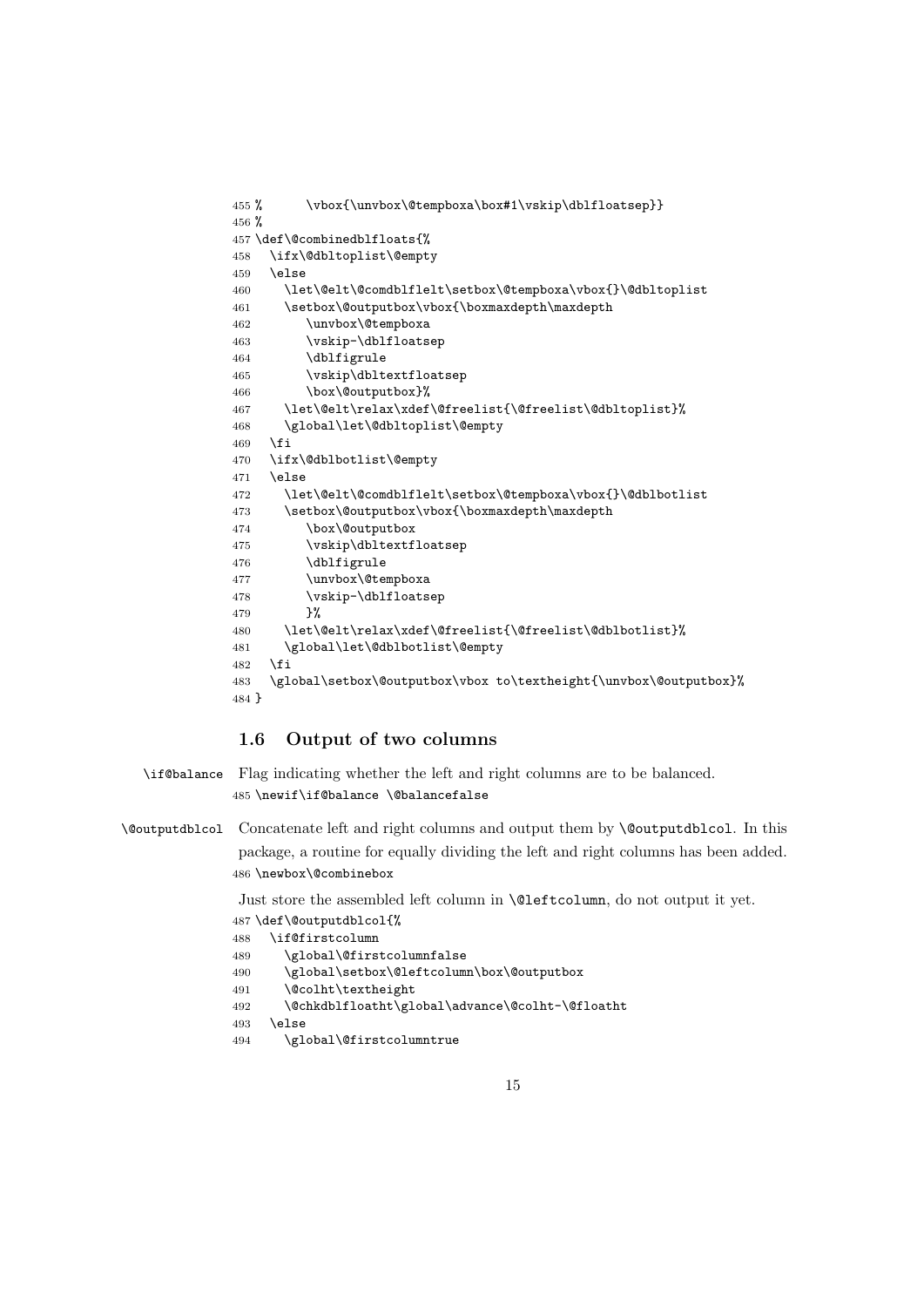Here starts the code that balances the left and right columns.

\if@balance

\@tempdima\baselineskip

- \advance\@tempdima-\topskip
- \setbox\@combinebox=\vbox{%

```
499 \unvbox\@leftcolumn\vskip\@tempdima\unvbox\@outputbox}%
```
- \@tempdima\ht\@combinebox
- \advance\@tempdima\dp\@combinebox
- \divide\@tempdima\tw@
- \vbadness=\@M \splittopskip=\topskip \splitmaxdepth=\maxdepth
- 504 \setbox\@leftcolumn=\vsplit\@combinebox to\@tempdima
- 505 \setbox\@outputbox=\vtop{\unvbox\@combinebox}
- 506 \setbox\@leftcolumn=\vtop{\unvbox\@leftcolumn} 507  $\overline{f}$

#### Format it.

| 508     | \@tempdima\ht\@leftcolumn                                |
|---------|----------------------------------------------------------|
| 509     | \setbox\@outputbox\vbox to\@tempdima{%                   |
| 510     | \hb@xt@\textwidth{%                                      |
| 511     | \hb@xt@\columnwidth{%                                    |
| 512     | \vbox to\@tempdima{\box\@leftcolumn\vss}\hss}%           |
| 513     | \hfil                                                    |
| 514     | \vrule width\columnseprule                               |
| 515     | \hfil                                                    |
| 516     | \hb@xt@\columnwidth{%                                    |
| 517     | \vbox to\@tempdima{\box\@outputbox\vss}\hss}%            |
| 518     | }‰                                                       |
| 519     | $\sqrt{vs}$                                              |
| 520     | ጉ%                                                       |
| 521     | \@combinedblfloats                                       |
| 522     | <i><u><b>Noutputpage</b></u></i>                         |
| 523     | \begingroup                                              |
| 524     | \@dblfloatplacement                                      |
| 525     | <b>\@startdblcolumn</b>                                  |
| 526     | \@whilesw\if@fcolmade \fi{\@outputpage\@startdblcolumn}% |
| 527     | \endgroup                                                |
| 528     | \fi                                                      |
| 529     | \global\@balancefalse                                    |
| $530$ } |                                                          |
|         |                                                          |

\@startdblcolumn When starting a two-column page, output a float that has not yet been output. They are output by **\@addtonextcol** via **\@sdblcolelt**. In this package, update the height of the column by subtracting the height of the float from **\textheight**.

```
531 \def\@startdblcolumn{%
532 \global\@colht\textheight
```
- \@tryfcolumn\@dbldeferlist
- \if@fcolmade
- \else
- \begingroup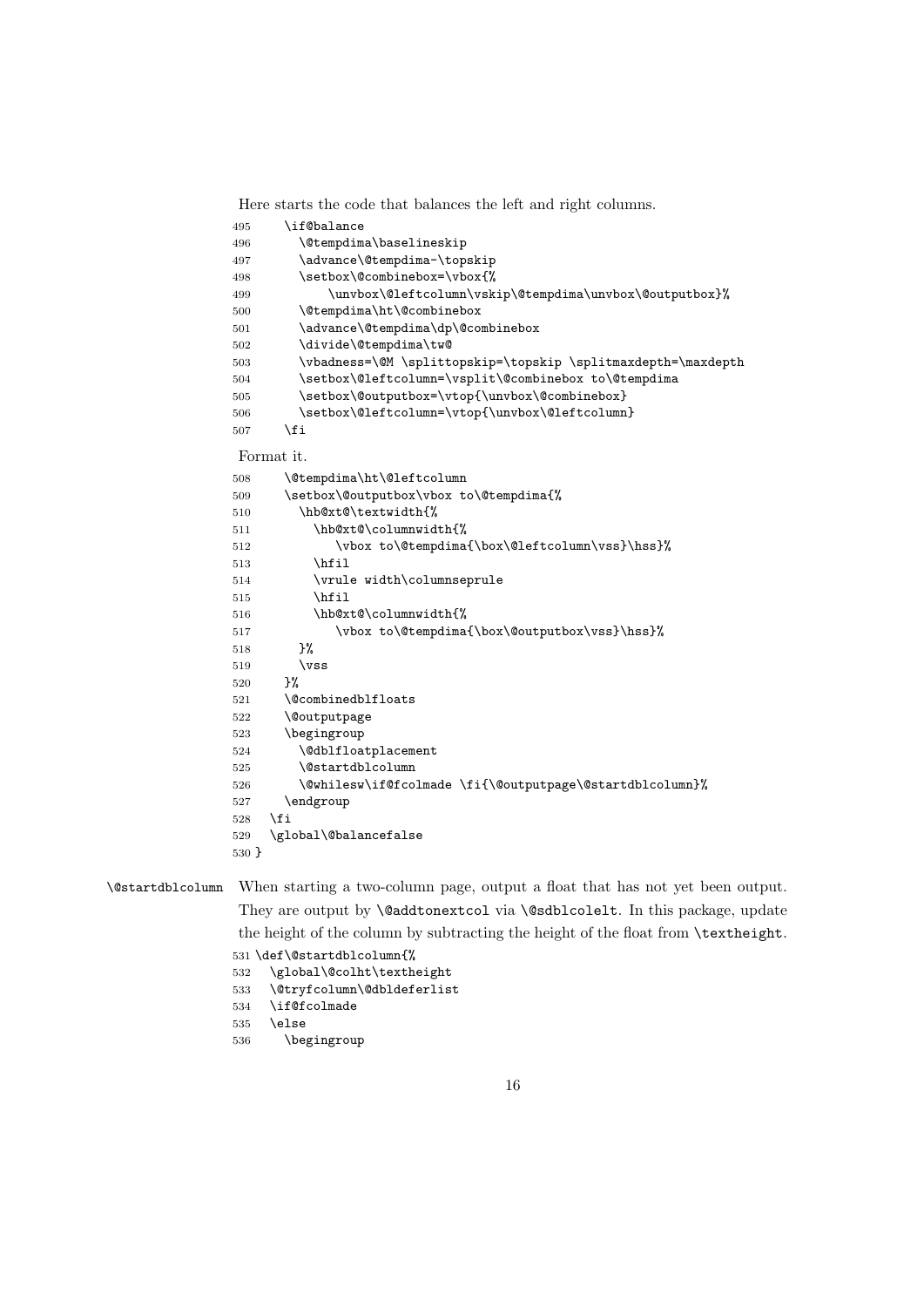```
537 \let\reserved@b\@dbldeferlist
            538 \global\let\@dbldeferlist\@empty
            539 \let\@elt\@sdblcolelt
            540 \reserved@b
            541 \endgroup
            542 \fi
            543 \@chkdblfloatht
            544 \global\advance\@colht-\@floatht
            545 }
\@doclearpage Redefine \@doclearpage to initialize output float list.
            546 \def\@doclearpage{%
            547 \ifvoid\footins
            548 \setbox\@tempboxa\vsplit\@cclv to\z@ \unvbox\@tempboxa
            549 \setbox\@tempboxa\box\@cclv
            550 \xdef\@deferlist{%
            551 \L@toplist\R@toplist\L@botlist\R@botlist\@deferlist}%
            552 \global\let\L@toplist\@empty % changed from \@toplist
            553 \global\let\R@toplist\@empty % added
            554 \global\let\L@botlist\@empty % changed from \@botlist
            555 \global\let\R@botlist\@empty % added
            556 \global\@colroom\@colht
            557 \ifx\@currlist\@empty
            558 \else
            559 \@latexerr{Float(s) lost}\@ehb
            560 \global\let\@currlist\@empty
            561 \fi
            562 \@makefcolumn\@deferlist
            563 \@whilesw\if@fcolmade \fi{\@opcol\@makefcolumn\@deferlist}%
            564 \if@twocolumn
            565 \if@firstcolumn
            566 % added \@dblbotlist
            567 \xdef\@dbldeferlist{\@dbltoplist\@dblbotlist\@dbldeferlist}%
            568 \global\let\@dbltoplist\@empty
            569 \global\let\@dblbotlist\@empty % added
            570 \global\@colht\textheight
            571 \begingroup
            572 \@dblfloatplacement
            573 \@makefcolumn\@dbldeferlist
            574 \@whilesw\if@fcolmade \fi{\@outputpage
            575 \@makefcolumn\@dbldeferlist}%
            576 \endgroup
            577 \else
            578 \vbox{}\clearpage
            579 \fi
            580 \fi
            581 \else
            582 \setbox\@cclv\vbox{\box\@cclv\vfil}%
            583 \@makecol\@opcol
            584 \clearpage
```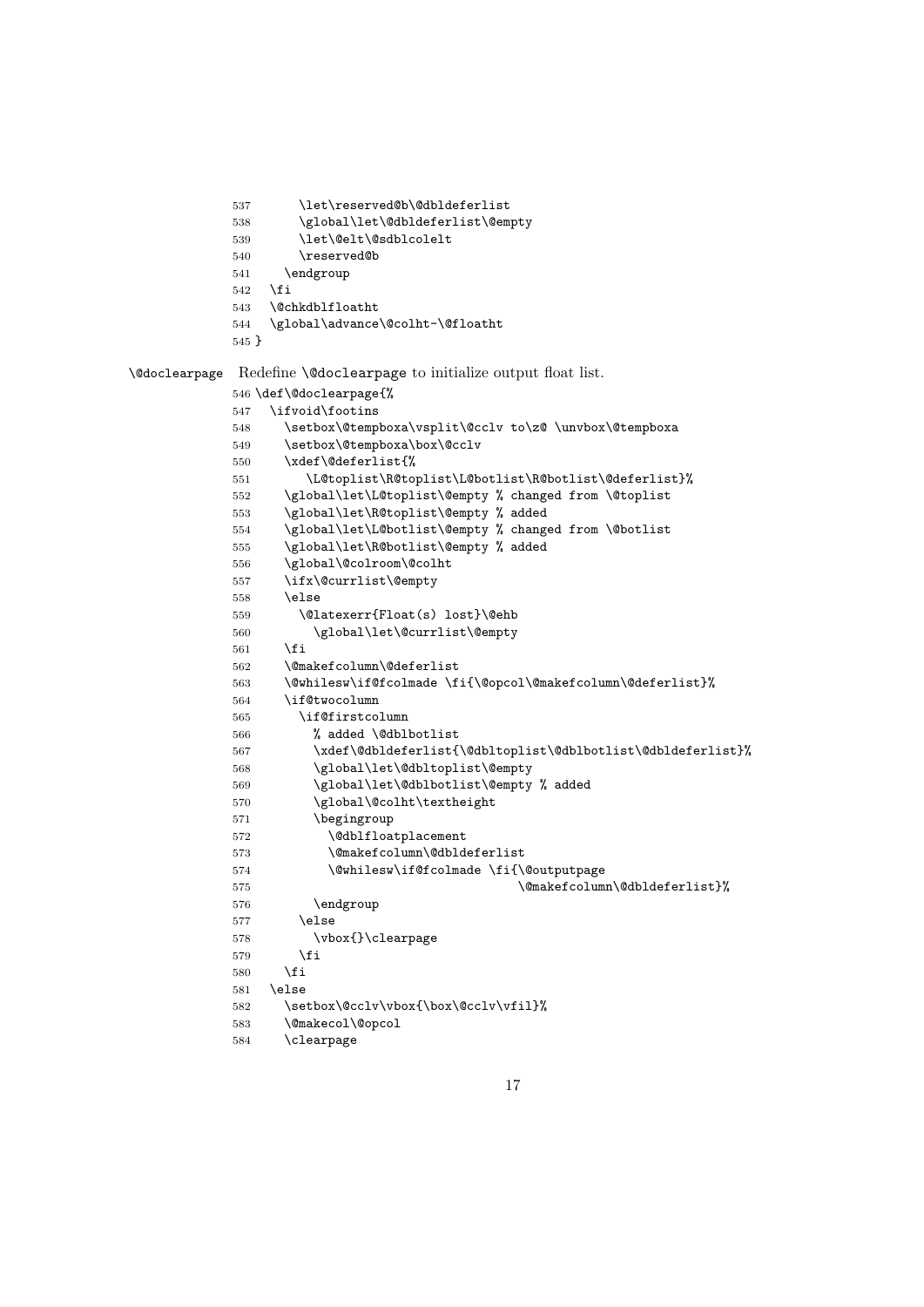```
585 \fi
```

```
586 }
```
\@topnewpage Redefine \@topnewpage to initialize \@dblbotroom and dblbotnumber.

```
587 \long\def\@topnewpage[#1]{%
588 %\@nodocument
589 \@next\@currbox\@freelist{}{}%
590 \global\setbox\@currbox
591 \color@vbox
592 \normalcolor
593 \vbox{\hsize\textwidth
594 \Qparboxrestore
595 \col@number\@ne
596 #1%
597 \vskip-\dbltextfloatsep}%
598 \color@endbox
599 \ifdim\ht\@currbox>\textheight
600 \ht\@currbox\textheight
601 \fi
602 \global\count\@currbox\tw@
603 \@tempdima-\ht\@currbox
604 \advance\@tempdima-\dbltextfloatsep
605 \global\advance\@colht\@tempdima
606 \ifx\@dbltoplist\@empty
607 \else
608 \@latexerr{Float(s) lost}\@ehb
609 \let\@dbltoplist\@empty
610 \overline{f}611 \@cons\@dbltoplist\@currbox
612 \global\@dbltopnum\m@ne
613 \global\@dblbotnum\m@ne % added
614 \ifdim\@colht<2.5\baselineskip
615 \@latex@warning@no@line {Optional argument of \noexpand\twocolumn
616 too tall on page \thepage}%
617 \@emptycol
618 \if@firstcolumn
619 \else
620 \@emptycol
621 \setminusfi
622 \else
623 \global\vsize\@colht
624 \global\@colroom\@colht
625 \@floatplacement
626 \setminusfi
627 %\global\@dbltoproom\maxdimen
628 %\global\@dblbotroom\maxdimen
629 %\@addtodblcol
630 }
```
\balancenewpage Macro for evenly dividing text and outputting it. However, when using this macro,

\balanceclearpage